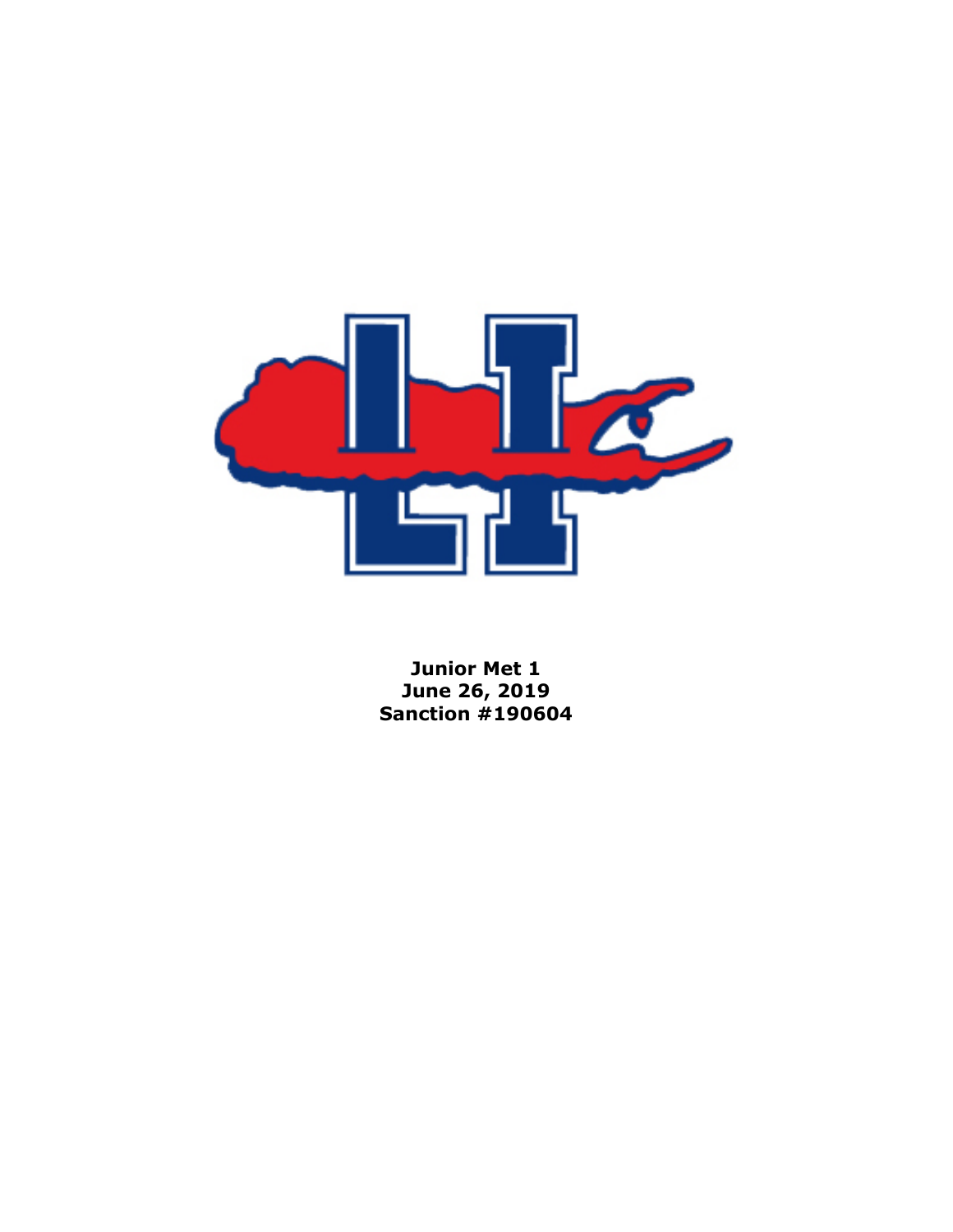## Junior Met 1 **June 26, 2019**

| <b>SANCTION:</b>    | Held under the sanction of USA Swimming/Metropolitan Swimming, Inc., #190604                                                                                                                                                                                                                                                                                                                                                |  |  |
|---------------------|-----------------------------------------------------------------------------------------------------------------------------------------------------------------------------------------------------------------------------------------------------------------------------------------------------------------------------------------------------------------------------------------------------------------------------|--|--|
| <b>LOCATION:</b>    | <b>Nassau County Aquatic Center</b><br>Eisenhower Park, East Meadow, NY 11554                                                                                                                                                                                                                                                                                                                                               |  |  |
| <b>FACILITY:</b>    | 10 Lane by 50 meter competition pool w/2 meter min depth<br>The pool Has Not been certified in accordance with Article 104.2.2C (4)                                                                                                                                                                                                                                                                                         |  |  |
| <b>SESSIONS:</b>    | Session One - All Age Groups -warm-up 5pm Start 6pm                                                                                                                                                                                                                                                                                                                                                                         |  |  |
| <b>FORMAT:</b>      | The meet is a Timed Final Event<br>The meet will be Deck Seeded                                                                                                                                                                                                                                                                                                                                                             |  |  |
| <b>ELIGIBILITY:</b> | Open to all Invited USA Swimming/Metropolitan Swimming Inc. registered swimmers.<br>All swimmers participating in this meet must be registered by the first day of the meet.<br>Age on June 26, 2019 will determine age for the entire meet.                                                                                                                                                                                |  |  |
| <b>ENTRIES:</b>     | All Athletes are limited to enter 3 events per session. Deck entries will not be accepted.<br>NT's will not be accepted. Hy-Tek Email entries will be accepted                                                                                                                                                                                                                                                              |  |  |
|                     | U.S. Mail Payment to: Leanne Herrera, 750F Stewart Ave., Garden City, NY 11530<br>Email Entries/Confirm Entry Receipt: entries.liac@gmail.com<br>An email confirming receipt of entries if you provide an email contact. Please contact Meet Director if you do not<br>receive such a report within 2 days of your original email.                                                                                          |  |  |
| <b>DEADLINE:</b>    | 1: Metro LSC teams will be given priority on a first come/first served basis. Metro team entries must be<br>received by 5/15/19.<br>2: The final entry deadline for this meet is June 18, 2019<br>3: Metro entries received between 5/15/19 and 6/18/19 along with<br>Entries from other LSC's will be entered in the order they were received, as space allows.<br>Meet will fill upon a first come / first serve basis    |  |  |
| <b>ENTRY FEE:</b>   | An entry fee of \$6.00 per individual event must accompany the entries.<br>Make check payable to: Long Island Swimming<br>Payment must be received by June 26, 2019 for email entries. Payment must be included with all mail entries.<br>Failure to pay entry fees by this deadline could result in teams being barred from the meet.                                                                                      |  |  |
| <b>WARM-UP:</b>     | General warm up with assigned lanes for the first 40 minutes. Sprint lanes and General lanes will be available for<br>the remaining 10 minutes. Lane assignments will be distributed along with the scratch sheet each session.                                                                                                                                                                                             |  |  |
| <b>SCRATCHES:</b>   | Coaches will be given scratch sheets upon check-in for each session. All scratches are due no later than 30 minutes<br>prior to the start of the session. Coaches are asked to draw a line through an individual event to indicate clearly that<br>individual event is a scratch or when an athlete is out of the session completely draw a line through the swimmers<br>name who will not be participating in the session. |  |  |
| <b>COACHES:</b>     | In accordance with Metropolitan Swimming Inc. Policy, only those coaches who display current, valid USA<br>Swimming credentials will be permitted to act in a coaching capacity at this meet. Coaches who do not possess<br>these credentials will be required to leave the deck area.                                                                                                                                      |  |  |
| <b>AWARDS:</b>      | $1st - 10th$ place awards will be given to the 12&U athletes. Both 9-10 and 8&U awards will be given in the 10&U<br>events. $1^{st}$ – 3 <sup>rd</sup> place awards in individual events will be given to the 13 & Over athletes                                                                                                                                                                                            |  |  |
| <b>OFFICIALS:</b>   | Meet Referee: Rich Brown, mbrown173@icloud.com<br>Meet Admin: Kamor<br>Officials wishing to volunteer should contact Meet Referee by June 26, 2019                                                                                                                                                                                                                                                                          |  |  |
| <b>MEET</b>         | Dom Boccio, Dboccio@longislandswimming.com 516.378.8467 – Questions concerning the meet will only be                                                                                                                                                                                                                                                                                                                        |  |  |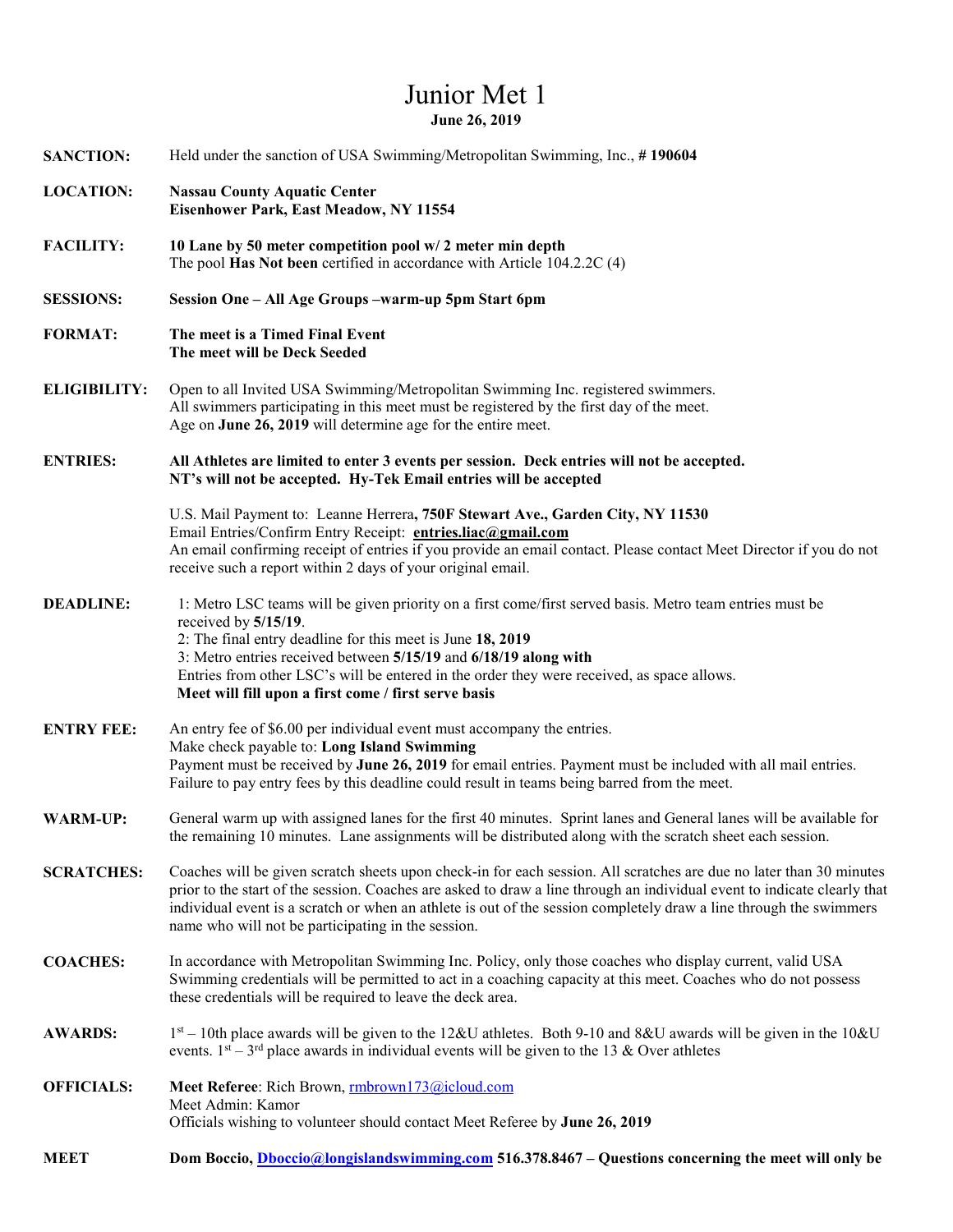| <b>DIRECTOR:</b>                                     | entertained when communicated via a certified coach on an invited team.                                                                                                                                                                                                                                                                                                                                                                                                                                                                                                                                                                                                                                                                                                                                                                                                                                                                                                                      |  |  |
|------------------------------------------------------|----------------------------------------------------------------------------------------------------------------------------------------------------------------------------------------------------------------------------------------------------------------------------------------------------------------------------------------------------------------------------------------------------------------------------------------------------------------------------------------------------------------------------------------------------------------------------------------------------------------------------------------------------------------------------------------------------------------------------------------------------------------------------------------------------------------------------------------------------------------------------------------------------------------------------------------------------------------------------------------------|--|--|
| <b>DISABILITY</b><br><b>SWIMMERS:</b>                | Swimmers with disabilities are encouraged to attend. Contact the meet director if you need special consideration.<br>The athlete (or the athlete's coach) is also responsible for notifying the meet referee of any disability prior to the<br>competition.                                                                                                                                                                                                                                                                                                                                                                                                                                                                                                                                                                                                                                                                                                                                  |  |  |
| <b>AUDIO/VISUAL</b><br><b>STATEMENT:</b>             | Use of Audio or visual recording devices, including a cell phone, is not permitted in changing areas, rest<br>rooms, behind the blocks or locker rooms                                                                                                                                                                                                                                                                                                                                                                                                                                                                                                                                                                                                                                                                                                                                                                                                                                       |  |  |
| <b>DRONES:</b>                                       | "Operation of a drone, or any other flying apparatus, is prohibited over the venue (pools, athlete/coach areas,<br>spectator areas and open ceiling locker rooms) any time athletes, coaches, officials and/or spectators are<br>present."                                                                                                                                                                                                                                                                                                                                                                                                                                                                                                                                                                                                                                                                                                                                                   |  |  |
| POLICY:                                              | Any photographer or videographer, who intends to take pictures at a Metropolitan Swimming sanctioned meet, must<br>complete and submit a Photographer Registration Form to the Meet Director before commencing activity. Forms<br>are available on the Metropolitan Swimming website as well as from the Meet Director.                                                                                                                                                                                                                                                                                                                                                                                                                                                                                                                                                                                                                                                                      |  |  |
| <b>RULES:</b>                                        | The current USA Swimming Rules and Regulations will apply.<br>The USA Swimming Code of Conduct is in effect for the duration of the meet.<br>The overhead start procedure may be used at the discretion of the meet Referee.                                                                                                                                                                                                                                                                                                                                                                                                                                                                                                                                                                                                                                                                                                                                                                 |  |  |
| <b>SAFETY:</b>                                       | Metropolitan Safety and Warm-up procedures will be in effect. Marshals will be present throughout warm-ups and<br>competition, and have the authority to remove, with the concurrence of the meet Referee, any swimmer, coach, club,<br>or spectator for failure to follow the safety rules. "Any swimmer entered in the meet must be certified by a USA<br>Swimming member coach as being proficient in performing a racing start or must start each race from within the<br>water. When unaccompanied by a member-coach, it is the responsibility of the swimmer or the swimmer's legal<br>guardian to ensure compliance with this requirement.                                                                                                                                                                                                                                                                                                                                            |  |  |
| <b>MEET</b><br><b>DECORUM:</b>                       | Each club is requested to handle its own team and discipline problems. Anyone found vandalizing county property;<br>stealing or displacing disorderly conduct will be subject to disqualification, ejection from the meet and possible<br>criminal prosecution.                                                                                                                                                                                                                                                                                                                                                                                                                                                                                                                                                                                                                                                                                                                              |  |  |
| <b>DISCLAIMER:</b>                                   | Upon acceptance of his/her entries, the participant waives all claims against Nassau County Aquatic Center, Long<br>Island Aquatic Club, Long Island Swimming,, Metropolitan Swimming Inc., USA Swimming Inc., their agents or<br>representatives for any injury occurring as a result of the meet.<br>It is understood that USA Swimming, Inc. and Metropolitan Swimming, Inc. shall be free from any liabilities or<br>claims for damages arising by reason of injuries to anyone during the conduct of the meet.                                                                                                                                                                                                                                                                                                                                                                                                                                                                          |  |  |
| <b>DECK</b><br><b>CHANGING:</b><br><b>ADMISSION:</b> | Is Prohibited<br>All tickets will be sold online - http://www.longislandswimming.com/hosted-meets.html<br>\$8.35 Adult / Session -<br>All children over the age of 3 require a ticket<br>Meet heat sheets will be available on meet mobile /<br>No programs will be sold<br>AT DOOR ADMISSION:<br>\$20.00 per session cash only                                                                                                                                                                                                                                                                                                                                                                                                                                                                                                                                                                                                                                                              |  |  |
| <b>MERCHANTS:</b>                                    | A concession stand is operated by the Nassau County Aquatic Center. No glass will be permitted on the deck.<br>Hobieswim will be available throughout the entire meet                                                                                                                                                                                                                                                                                                                                                                                                                                                                                                                                                                                                                                                                                                                                                                                                                        |  |  |
| <b>PARKING:</b>                                      | There is ample free parking available in the park                                                                                                                                                                                                                                                                                                                                                                                                                                                                                                                                                                                                                                                                                                                                                                                                                                                                                                                                            |  |  |
| <b>DIRECTIONS:</b>                                   | <b>FROM VERRAZANO NARROWS BRIDGE AND KENNEDY AIRPORT:</b><br>Follow signs to Belt Parkway/Long Island East. Take Belt Parkway eastbound past Kennedy Airport -<br>after Kennedy Airport stay in the left lane and look for signs to Southern State Parkway East. Take So.State Pkwy<br>East to Meadowbrook Pkwy (northbound) to NY-24 Hempstead Turnpike (exit M4) East. On Hempstead Turnpike<br>go to the left lane and make a left at the first light (Merrick Ave.) At first traffic light make a right. This is the<br>entrance to the pool.<br>FROM WHITESTONE AND THROGS NECK BRIDGES<br>Take Cross Island Parkway South to Exit 29, Grand Central Parkway eastbound. Follow Grand Central<br>Pkwy to Meadowbrook Pkwy southbound (Jones Beach). Get off Meadowbrook Pkwy at NY-24 Hempstead<br>Tpke.(exit M4). On Hempstead Turnpike go to the left lane and make a left at the first light (Merrick Ave.) At first<br>traffic light make a right. This is the entrance to the pool. |  |  |